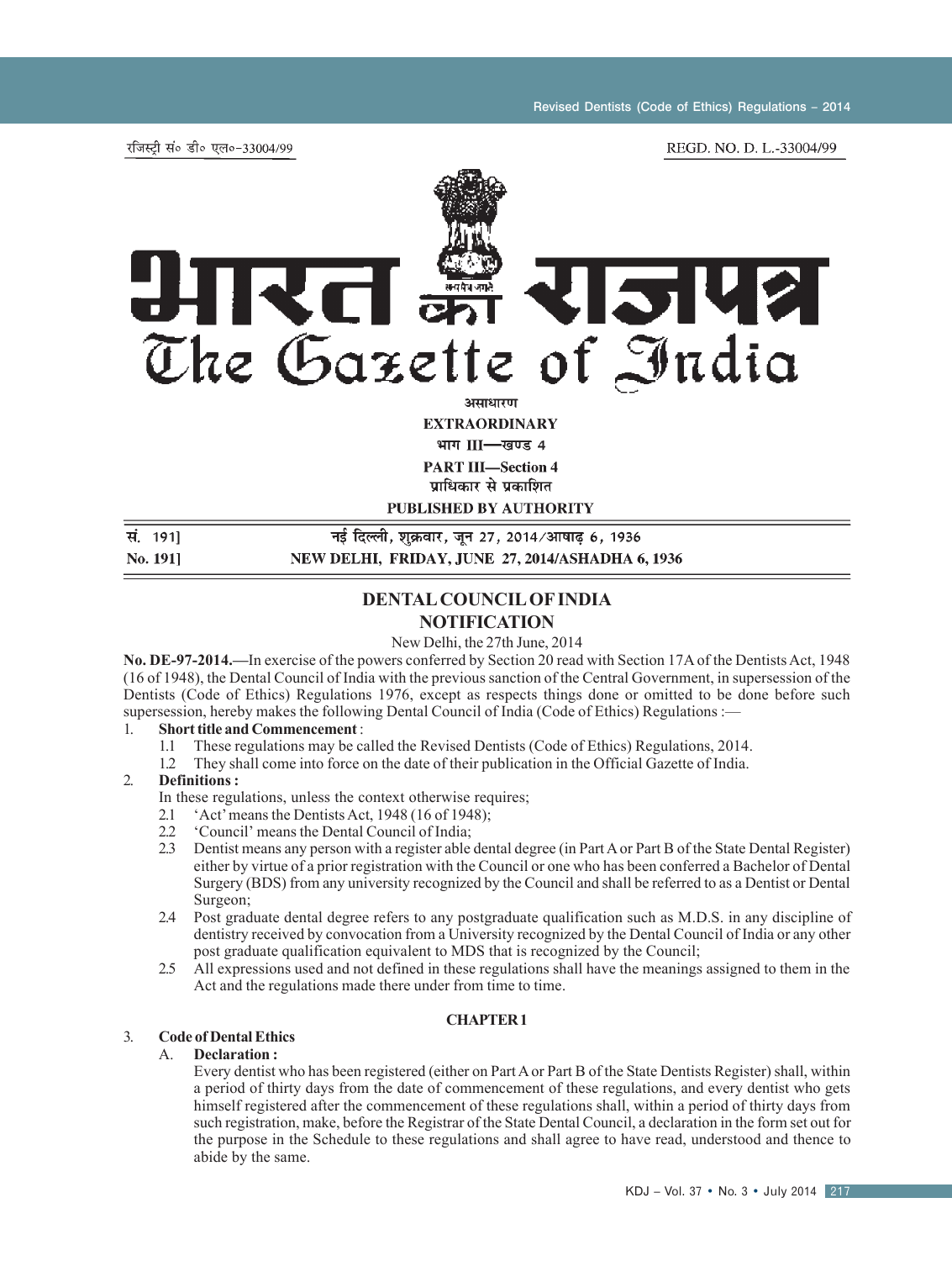# B. **Duties and Obligation of Dentists in General**

#### 3.1 **Character of Dentist / Dental Surgeon**

In view of the important role of a Dentist/ Dental Surgeon as a health professional educated and trained in surgical and medical treatment of diseases of the Oral cavity, he shall:

- (3.1.1) Be mindful of the high character of his mission and the responsibilities he holds in the discharge of his duties as an independent health-care professional and shall always remember that care of the patient and treatment of the disease depends upon the skill and prompt attention shown by him and always remembering that his personal reputation, professional ability and fidelity remain his best recommendations;
- (3.1.2) Treat the welfare of the patients as paramount to all other considerations and shall conserve it to the utmost of his ability;
- (3.1.3) Be courteous, sympathetic, friendly and helpful to, and always ready to respond to, the call of his patients, and that under all conditions his behaviour towards his patients and the public shall be polite and dignified;

## 3.2 **Maintaining good Clinical Practices :**

The Principal objective of the Dental profession is to render service to humanity with full respect for the dignity of profession and man. Dental Surgeons should merit the confidence of patients entrusted to their care, rendering to each a full measure of service and devotion. They should try continuously to improve medical knowledge and skills and should make available to their patients and colleagues the benefits of their professional attainments. The Dentist/ Dental Surgeon should practice methods of healing founded on scientific basis and should not associate professionally with anyone who violates this principle. The honoured ideals of the dental profession imply that the responsibilities of the Dental Professionals extend not only to individuals but also to Society.

- (3.2.1) The Principal objective of the Dental profession is to render service to humanity with full respect for the dignity of profession and man. Dental Surgeons should merit the confidence of patients entrusted to their care, rendering to each a full measure of service and devotion. They should try continuously to improve medical knowledge and skills and should make available to their patients and colleagues the benefits of their professional attainments. The Dentist/ Dental Surgeon should practice methods of healing founded on scientific basis and should not associate professionally with anyone who violates this principle. The honoured ideals of the dental profession imply that the responsibilities of the Dental Professionals extend not only to individuals but also to Society.
- (3.2.2) Membership in Dental and Medical Associations and Societies: For the advancement of his/her profession, a Dental Surgeon should be encouraged to affiliate with associations and societies of dental, oral and allied medical professionals and play a proactive role in the promotion of oral health in particular and health of an individual in general.
- (3.2.3) A Dentist/Dental Surgeon should enrich his professional knowledge by participating in professional meetings as part of Continuing Dental and Medical Education programs/Scientific Seminars/Workshops as stipulated by the regulations made by the statutory bodies from time to time and should register any mandatory requirements with the state registration bodies or any other body as stipulated.

## 3.3 **Maintenance of Dental/Medical records :**

- (3.3.1) Every Dental surgeon shall maintain the relevant records pertaining to his out- patients and inpatients (wherever applicable). These records must be preserved for a minimum period of three years from the date of commencement of the treatment in a format determined by the Council or accepted as a standard mode of documentation.
- (3.3.2) If any request is made for medical or dental records either by the patients/authorized attendant or legal authorities involved, the same may be issued to the competent authority within 72 hours after having obtained a valid receipt for all documents. It is prudent to keep certified photocopies / carbon copies of such submissions.
- (3.3.3) A Registered Dental practitioner shall maintain a Register of Medical Certificates giving full details of certificates issued. When issuing a medical certificate he shall always enter the identification marks of the patient and keep a copy of the certificate. He shall not omit to record the signature and/ or thumb mark, address and at least one identification mark of the patient on the medical certificates or report. The medical certificate shall be prepared as in Appendix 2 of this document, Revised Dentists Code of Ethics Regulations, 2012.
- (3.3.4) Efforts shall be made to digitalize dental/ medical records for quick retrieval.

## 3.4 **Display of Registration Numbers** :

- (3.4.1) Every Dental practitioner shall display the registration number accorded to him by the State Dental Council in his clinic and in all his prescriptions, certificates and money receipts given to his patients.
- (3.4.2) Dental Surgeons shall display as suffix to their names only recognized Dental degrees which are recognized by the Council or other qualifications such as certificates/diplomas and memberships/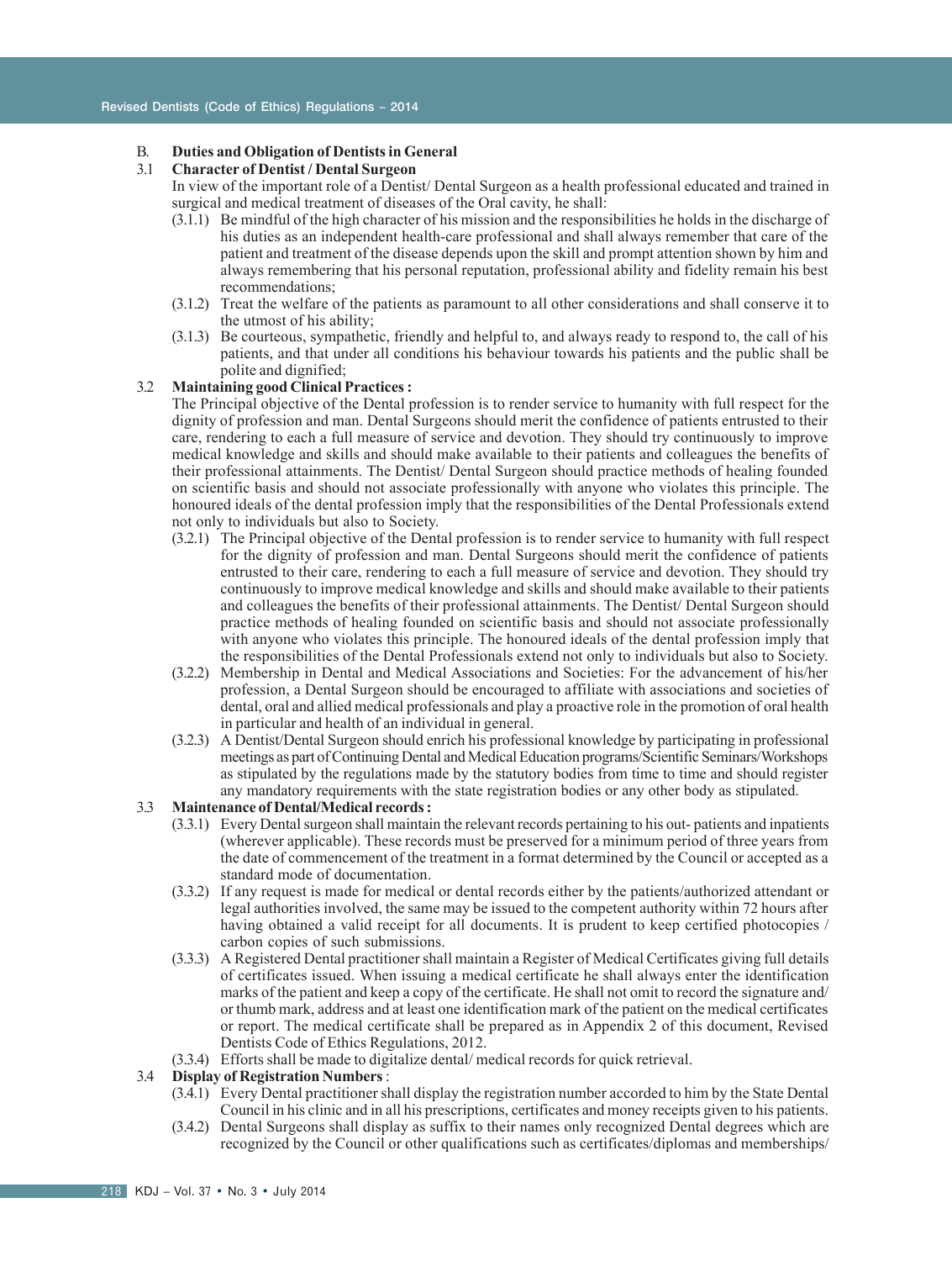honours/ fellowships which are conferred by recognized Universities/ recognized bodies approved by the Council and obtained by convocation in person or in absentia. Any other qualifications such as medical degrees, doctorates, post-doctoral degrees or any degree that has bearing on the person's knowledge or exemplary qualification may be used as suffix in a manner that does not convey to the observer or patient a false impression regarding the practitioner's knowledge or ability as a dental professional. Abbreviations of memberships in association or organizations of professionals should not be used as abbreviations in a manner that is misleading to the public [refer to Article 8.9.3 of this document, Revised Dentists Code of Ethics Regulations, 2012 for relevant details].

#### 3.5 **Prescription of Drugs :**

Every dental surgeon should take care to prescribe and administer drugs in a responsible manner and ensure safe and rational use of drugs. He should as far as possible, prescribe drugs in a generic form.

#### 3.6 **Highest Quality Assurance in patient care :**

Every Dental practitioner should ensure quality treatment that does not compromise the outcome of treatment. He must be vigilant about malpractice by other practitioners that may jeopardize the lives of others and which are likely to cause harm to the public. All practitioners should be aware of unethical practices and practices by unqualified persons. Dentists/ Dental Surgeons shall not employ in connection with their professional practice any attendant who is neither registered nor enlisted under the Dentists Act and shall not permit such persons to attend, treat or perform operations upon patients wherever professional discretion or skill is required.

#### 3.7 **Exposure of Unethical Conduct :**

A Dental Surgeon should expose, without fear or favour, incompetent or corrupt, dishonest or unethical conduct on the part of members of the profession. It is the responsibility of the dental surgeon to report to the competent authorities' instances of quackery and any kind of abuse including doctor-patient sexual misconduct, misuse of fiduciary relationship, child abuse and other social evils that may come to their attention.

#### 3.8 **Payment of Professional Services :**

The Dental Surgeon, engaged in the practice of his profession shall give priority to the interests of patients. The personal financial interests of a dental surgeon should not conflict with the medical interests of patients. A dental practitioner should announce his fees before rendering service and not after the operation or treatment is under way. Remuneration received for such services should be in the form and amount specifically announced to the patient at the time the service is rendered. It is unethical to enter into a contract of "no cure - no payment". Dental Surgeons rendering service on behalf of the State shall refrain from anticipating or accepting any consideration. While it is not mandatory to offer free consultations to fellow dental or medical professionals and their immediate family, it will be deemed a courtesy to offer free or subsidized consultations and treatment to them in situations where no significant expenses are incurred.

## 3.9 **Observation of Statutes :**

The Dental Surgeon shall observe the laws of the country in regulating the practice of his profession including the Dentists' Act 1948 and it's amendments and shall also not assist others to evade such laws. He should be cooperative in observance and enforcement of sanitary laws and regulations in the interest of public health. He should observe the provisions of the State Acts like Drugs and Cosmetics Act, 1940; Pharmacy Act, 1948; Narcotic Drugs and Psychotropic substances Act, 1985; Environmental Protection Act, 1986; Drugs and Magic Remedies (Objectionable Advertisement) Act, 1954; Persons with Disabilities (Equal Opportunities and Full Participation) Act, 1995 and Bio-Medical Waste (Management and Handling) Rules, 1998 and such other Acts, Rules, Regulations made by the Central/State Governments or local Administrative Bodies or any other relevant Act relating to the protection and promotion of public health.

#### 3.10 **Signing Professional Certificates, Reports and other Documents :**

A Registered Dental Surgeon involved independently in the treatment of dental and oral surgical problems may be called upon to sign certificates, notifications, reports etc. He is bound to issue such certificates and to sign them. Documents relating to disability, injury in the oral and maxillofacial region and deaths occurring while under the care of such dental surgeons should be signed by them in their professional capacity for subsequent use in the courts or for administrative purposes etc. Such documents, among others, include the ones given at Appendix 4. Any registered dental surgeon who is shown to have signed or given under his name and authority any such certificate, notification, report or document of a similar character which is untrue, misleading or improper, is liable to have his name deleted from the Register.

## **CHAPTER 2**

## 4 **DUTIES OF DENTAL PRACTITIONERS TO THEIR PATIENTS**

## 4.1 **Obligations to Patients**

(4.1.1) Though a Dental Surgeon is not bound to treat each and every person asking his services, he should attend emergencies reporting to the clinic and should be mindful of the high character of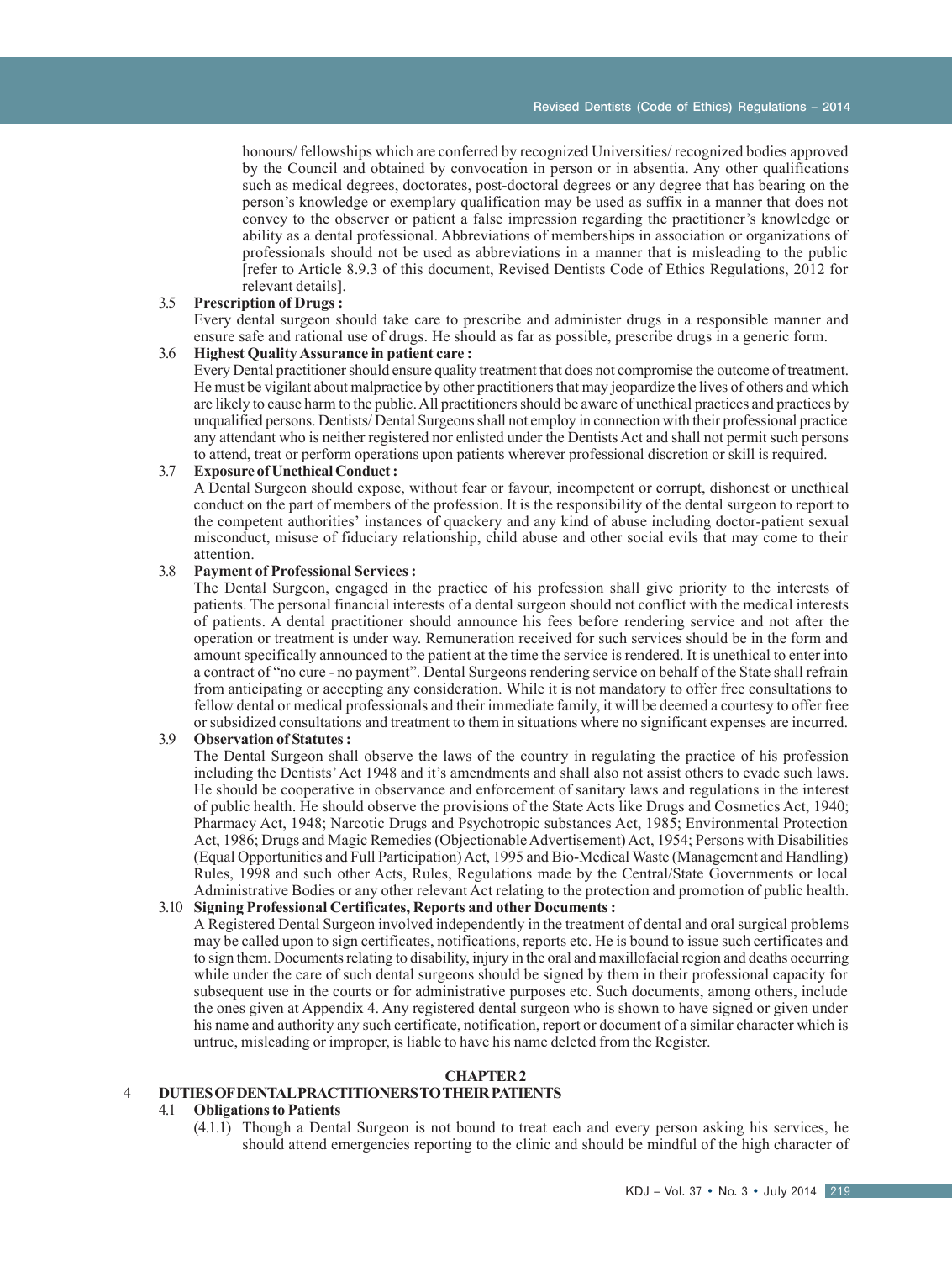his/her mission and the responsibility he discharges in the course of his professional duties. The Dental Surgeon should see patients at their hour of appointment as far as possible unless he is unable to do so due to unforeseen delays. He should never forget that the health and the lives of those entrusted to his care depend on his skill and attention. A Dental Surgeon should endeavour to add to the comfort of the sick by making his visits at the hour indicated to the patients. A Dental surgeon advising a patient to seek service of another Dental Surgeon or physician is acceptable. However in the case of medical emergency a Dental Surgeon must institute standard care including resuscitation in case of cardiac episodes, for which all dental surgeons must be adequately trained in basic life support.

- (4.1.2) A Dental Surgeon can refuse treatment using his discretion but it should not be on the basis of any discrimination of colour, caste, religion, nationality or the presence of ailments such as HIV or other contagious diseases. However in keeping with the dictum of medical care, the dental surgeon must 'continue to treat' if he/she has accepted the patient for treatment. Treatment can be terminated on the wishes of the patient or with the resolution of the complaint for which the patient sought treatment. Treatment can also be terminated if the patient is in need of additional or expert care for which the Dental surgeon is not equipped to treat or if it falls outside the range of his expertise. In such instances, the patient should be referred to such specialists or higher centres where treatment is possible.
- (4.1.3) A Dental Practitioner having any incapacity detrimental to the patient or which can affect his performance vis-a-vis the patient is not permitted to practice his profession.

## 4.2 **Confidentiality :**

Confidences concerning individual or domestic life entrusted by patients to a Dental Surgeon and defects in the disposition or character of patients observed during professionally attending to a patient should never be revealed unless such a revelation is required by the laws of the State. Sometimes, however, a clinician must determine whether his duty to society requires him to employ knowledge, obtained through confidence as a health care provider to protect a healthy person against a communicable disease to which he is about to be exposed. In such instance, the Dental Surgeon should act as he would wish another to act toward one of his own family in like circumstances.

#### 4.3 **Prognosis :**

The Dental Surgeon should neither exaggerate nor minimize the gravity of a patient's disease. He should ensure himself that the patient, his relatives or his responsible friends have such knowledge of the patient's condition as will serve the best interests of the patient and the family.

## 4.4 **The Patient must not be neglected :**

A Dental surgeon is free to choose whom he will serve. He should, however, respond to any request for his assistance in an emergency. Once having undertaken a case, the Dental Surgeon should not neglect the patient, nor should he withdraw from the case without giving adequate notice to the patient and his family. He shall not wilfully commit an act of negligence that may deprive his patient or patients from necessary Dental/Medical care.

## **CHAPTER 3**

## 5 **DUTIES OF DENTAL SURGEONS AND SPECIALISTS IN CONSULTATIONS**

#### 5.1 **Consultation Etiquettes:**

- (5.1.1) A Dental Surgeon should ordinarily be able to deal with all common diseases of the Oral cavity by virtue of his qualification and training. However, if the patient requires expert care of a specialist, appropriate references to Dental or Medical specialists may be made according to the nature of the problem. It is the duty of a specialist to refer the patient back to the patient's original dentist after the treatment for which the referral was made. While the specialist can collect his or her fees it would be unethical to pay commissions or any kind of gratuity to the referring dental surgeon.
- (5.1.2) A Dental Surgeon shall not receive from the radiologist, laboratory or dispensing chemist any kind of commission in the form of money, gifts or gratuity for referrals. All referrals for investigation should be judicious, justifiable and done in the best interests of the patient to arrive at a diagnosis.

## 5.2 **Consultation for Patient's Benefit:**

In every consultation, the benefit to the patient is of foremost importance. All Dental Surgeons engaged in the case should be frank with the patient and his attendants.

## 5.3 **Punctuality in Consultation:**

Punctuality for consultations should be observed by a Dental Surgeon except in the case of unavoidable professional delays which are justifiable.

## 5.4 **Opinions and Disclosure:**

(5.4.1) All statements to the patient or his representatives made by any Consulting Healthcare Professional and/or the paramedical staff(nurses, etc.,) should take place in the presence of the Dental Surgeon, except as otherwise agreed. The disclosure of the opinion to the patient or his relatives or friends shall rest with the Dental Surgeon.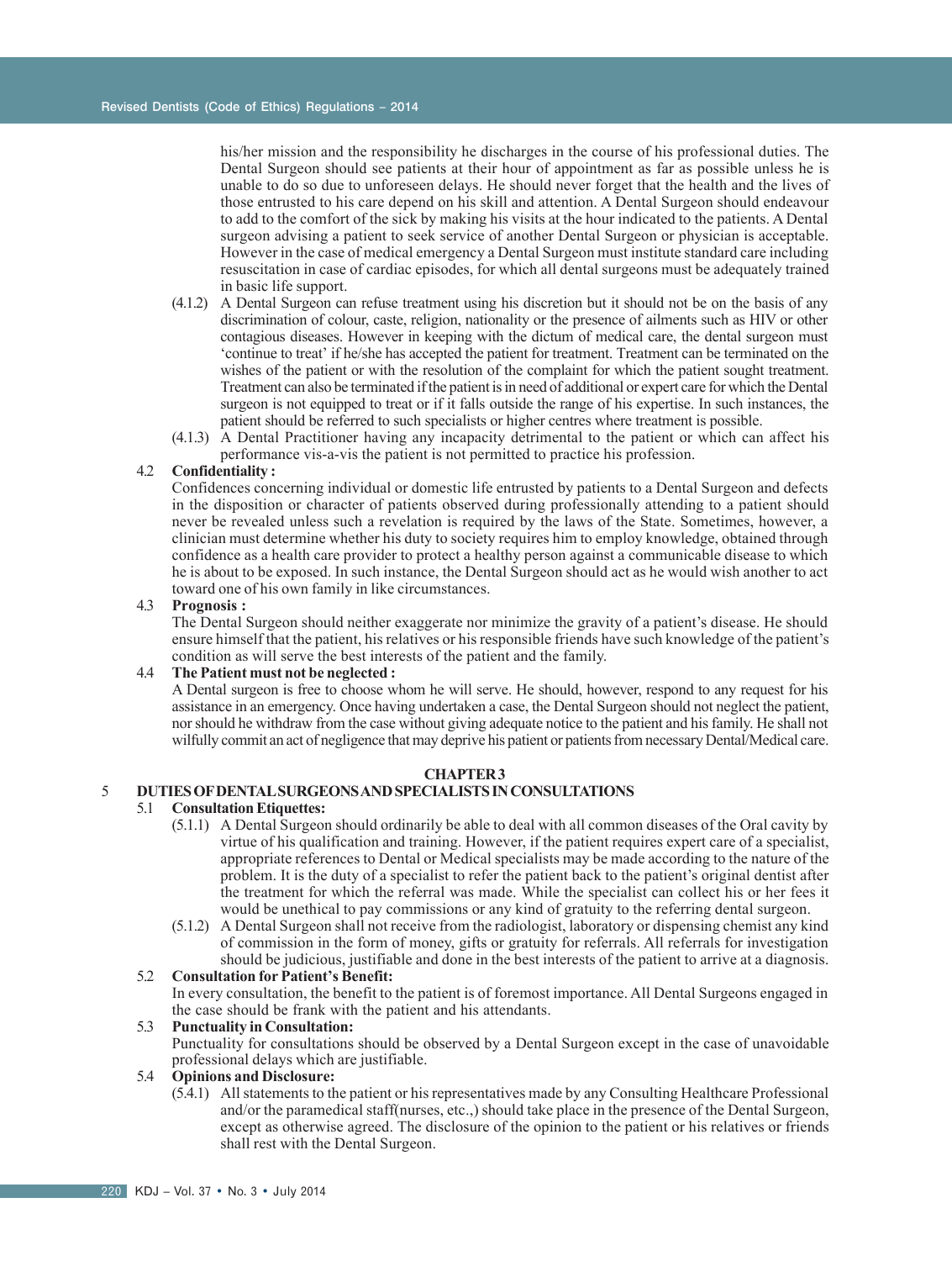(5.4.2) Differences of opinion should not be divulged to the patient unnecessarily but when there is irreconcilable difference of opinion the circumstances should be frankly and impartially explained to the patient or his relatives or friends. It would be up to them to seek further advice, if they so desire.

#### 5.5 **Treatment after Consultation:**

No decision should restrain the attending Dental Surgeon from making such subsequent variations in the treatment if any unexpected change occurs, but at the next consultation, reasons for the variations should be discussed/ explained. The same privilege, with its obligations, belongs to the consultant when sent for in an emergency during the absence of attending Dental surgeon. The attending Dental Surgeon may prescribe medicine at any time for the patient, whereas the consultant may prescribe only in case of emergency or as an expert when called for.

#### 5.6 **Patients Referred to Specialists:**

When a patient is referred to a specialist by the attending Dental surgeon, a case summary of the patient should be given to the specialist, who should communicate his opinion in writing to the attending Dental surgeon.

#### 5.7 **Fees and other charges:**

- (5.7.1) A Dental Surgeon or the Clinic run by him shall clearly indicate the cost of treatment for the procedure and make an estimate of all costs likely to be incurred. Any increase in subsequent cost should be justified by the Dental surgeon. There is no bar on the display of fees and other charges in the Dental Clinic. Prescription should also make it clear if the Dental Surgeon himself dispensed any medicine.
- (5.7.2) A Dental Surgeon shall write his name and designation in full along with the recognized dental degrees and the registration particulars in his prescription letter head.

**Note:** In Government hospitals where the patient-load is heavy, the name of the prescribing doctor must be written below his signature.

### **CHAPTER 4**

# 6 **RESPONSIBILITIES OF DENTAL SURGEONS TO ONE ANOTHER**

#### 6.1 **Dependence of Dental Surgeons to each other:**

A Dental Surgeon should consider it as a pleasure and privilege to render gratuitous service to other dentists, physicians and their immediate family dependants. However there is no mandatory bar on one accepting fees particularly when it involves expensive materials and time.

## 6.2 **Conduct in Consultation:**

In consultations, no insincerity, rivalry or envy should be indulged in. All due respect should be observed towards the Dental Surgeon/physician in-charge of the case and no statement or remark be made, which would impair the confidence reposed in him. For this purpose no discussion should be carried on in the presence of the patient or his representatives.

## 6.3 **Consultant not to take charge of the case:**

When a specialist Dental Surgeon has been called for consultation, the Consultant should normally not take charge of the case, especially on the solicitation of the patient or friends. The Consultant shall not criticize the referring Dental Surgeon. He shall discuss the diagnosis treatment plan with the referring Dental Surgeon.

## 6.4 **Appointment of Substitute:**

Whenever a Dental Surgeon requests another Dental Surgeon to attend his patients during his temporary absence from his practice, professional courtesy requires the acceptance of such appointment only when he has the capacity to discharge the additional responsibility along with his other duties. The Dental Surgeon acting under such an appointment should give the utmost consideration to the interests and reputation of the absent Dental Surgeon and all such patients should be restored to the care of the latter upon his return.

### 6.5 **Visiting another Case:**

When it becomes the duty of a Dental Surgeon occupying an official position to see and report upon a condition and appropriate treatment, he should communicate to the Dental Surgeon in attendance so as to give him an option of being present. The Medical Officer/Dental Surgeon occupying an official position should avoid remarks upon the diagnosis or the treatment that has been adopted.

## **CHAPTER 5**

## 7 **DUTIES OF DENTAL SURGEONS TO THE PUBLIC AND TO THE PARAMEDICAL PROFESSION**

## 7.1 **Dental Surgeons as Citizens:**

Dental Surgeons, as good citizens, possessed of special training should disseminate advice on public health issues. They should play their part in enforcing the laws of the community and in sustaining the institutions that advance the interests of humanity. They should particularly co-operate with the authorities in the administration of sanitary/public health laws and regulations.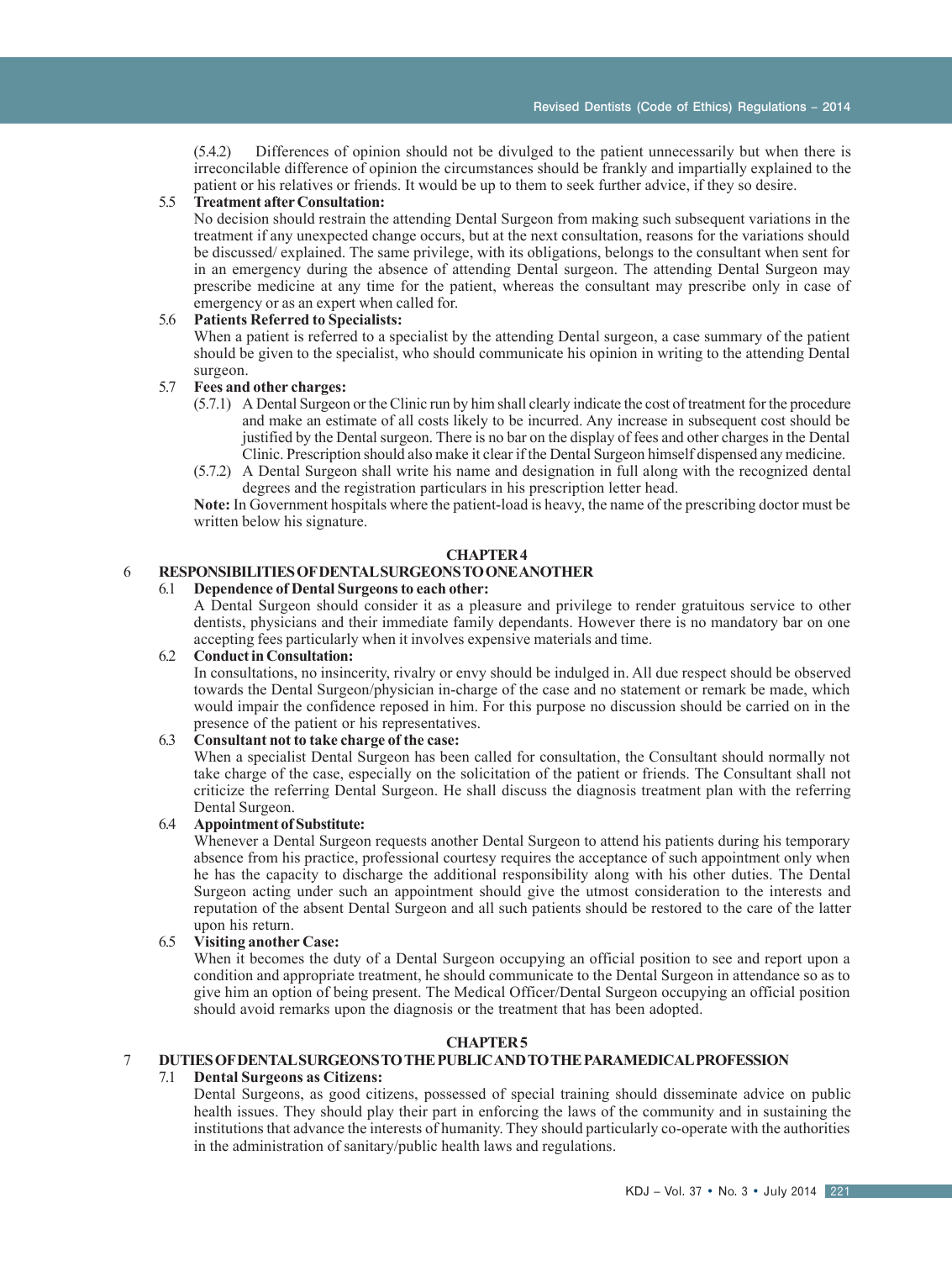#### 7.2 **Public and Community Health:**

Dental Surgeons, especially those engaged in public health dentistry, should enlighten the public concerning oral health and prevention of oral diseases such as dental caries, periodontal health, precancerous lesions and oral cancer. At all times the dental surgeons should notify the constituted public health authorities or hospitals of every case of communicable disease under his care, in accordance with the laws, rules and regulations of the health authorities.

#### 7.3 **Pharmacists /Nurses:**

Dental Surgeons should recognize and promote the practice of different paramedical services such as Dental Hygienist, Dental Mechanic, Pharmacy and Nursing as professions and should seek their cooperation wherever required.

## **CHAPTER 6**

## 8 **UNETHICALACTS:**

A Dental Surgeon shall not aid or abet or commit any of the following acts which shall be construed as unethical. For the purpose of this regulations a dental surgeon refers to all registered practitioners whether they are in individual private practice, attached to hospitals, teaching hospitals or employed by others whether they are corporate or otherwise:<br>8.1 **Advertisement:** 

#### 8.1 **Advertisement:**

The global position on the issue of Ethics of Advertisement by Dental/Medical professionals has drastically changed over the last few decades. A Dentist or a group of Dentists may advertise provided that they maintain decorum, keeping in mind the high moral obligations and the value that society places on the important nature of their work and the moral character and integrity expected of them. Dental Surgeons are expected to exhibit integrity, honesty, fidelity and selfless service. Monetary commitments can only be secondary to the welfare of his patients. Under these circumstances it is unethical:

- (8.1.1) To indulge in demeaning solicitation and false promises through advertisements or direct marketing of individuals, clinics or hospitals in contravention of the National Advertising Council or any other body regulating advertising in the country;
- (8.1.2) To advertise, whether directly or indirectly or being associated or employed with any organization or company including corporate bodies that indulges in such activities in a manner which gives unfair professional advantage by cold targeting vulnerable groups and conducting camps and other promotional activity in schools, colleges, old age homes and distributing handbills, claim vouchers and other business promotional activities. Registered charitable organizations including registered body of Dental or Medical persons which provide fully free dental care and treatment out of altruism are however exempted;
- (8.1.3) To be associated with or employed by those who procure or sanction such false and misleading advertisements or publication through press reports that promise inducements, rebates and false benefits;
- (8.1.4) To employ any agent or canvasser for the purpose of obtaining patients in a manner that is commercial; or being associated with or employed by those who procure or sanction of such employment;
- (8.1.5) To use or exhibit any disproportionately large sign, other than a sign which in its character, position, size and wording is merely such as may reasonably be required to indicate to persons seeking the exact location of, and entrance to, the premises at which the dental practice is carried on, and nowhere else;
- (8.1.6) To allow the Dental Surgeon's name to be used to designate commercial articles such as tooth paste, tooth brush, tooth powder, mouth washes liquid cleaners, or the like except if such articles are fabricated in the dental clinic e.g. dentures, crowns, bridges, etc.;
- (8.1.7) To permit publication of the Dental Surgeon's opinion on any procedure, equipment, in the general or lay papers or lay journals except when validated or supported by evidence based studies;
- (8.1.8) To indulge in surrogate advertisements in the garb of educating the public through TV programs, magazines or periodicals. Any public information disseminated to the public in good faith and intention should not carry addresses telephone numbers, e-mail addresses etc., of the Dental Surgeon or the clinic employing him to attract patients to their establishment;
- (8.1.9) To advertise in the electronic media, such as in television programs, that display names, addresses and telephone number of dentists as on-screen 'scrollers', or, of the clinics employing such dentists, etc.

#### 8.2 **Soliciting:**

Soliciting of patients, directly or indirectly, by a Dental Surgeon, by a group of Dental Surgeons or by institutions or organizations is unethical except when permitted under the provisions mentioned later (vide 8.2.1 to 8.2.10 of this document, Revised Dentists Code of Ethics Regulations, 2012). A Dental Surgeon shall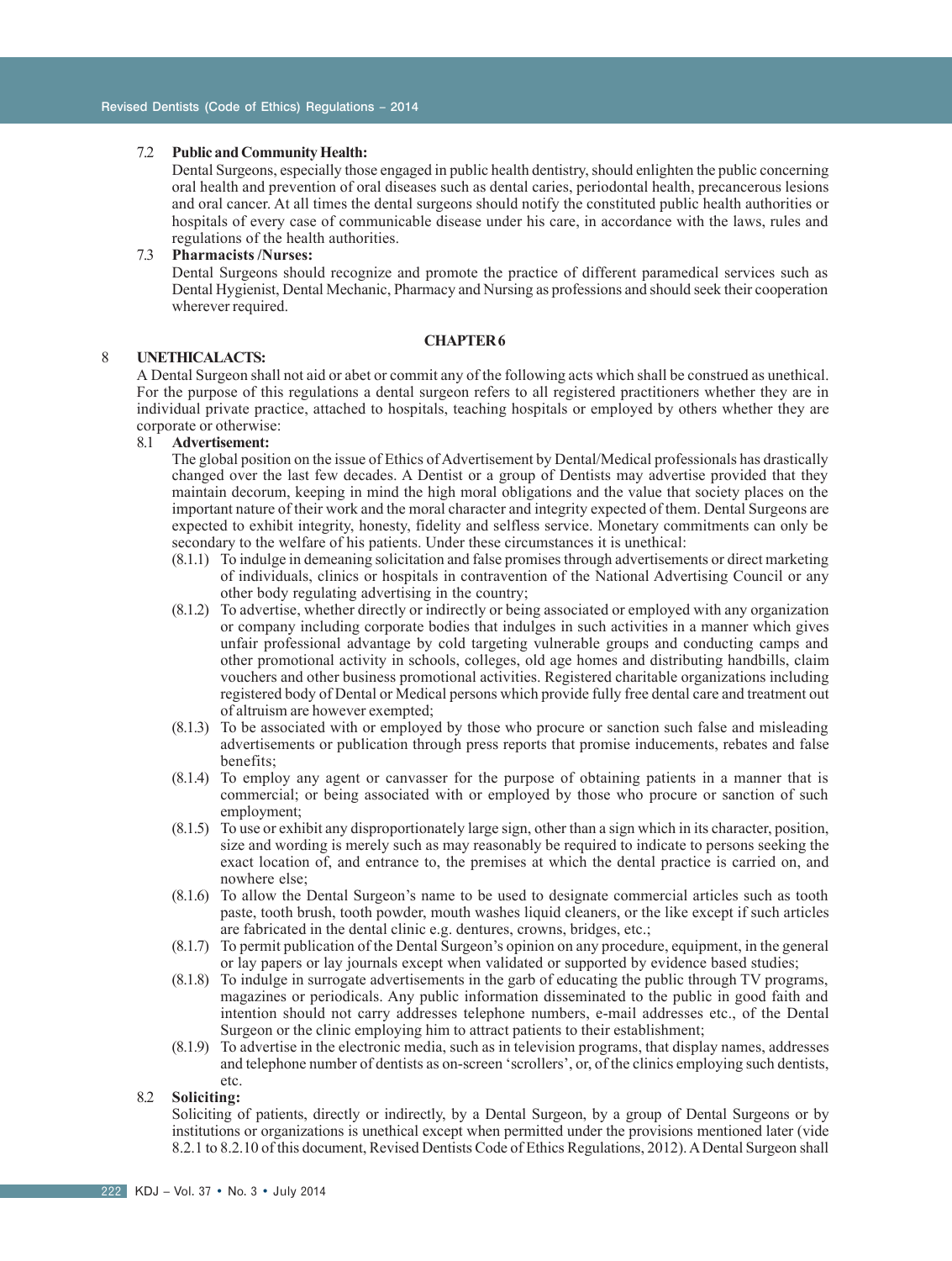not make use of himself (or his name) as subject of any form or manner of advertising or publicity through any mode either alone or in conjunction with others which is of such a character as to invite attention to him or to his professional position, skill, qualification, achievements, attainments, specialties, appointments, associations, affiliations or honors and/or of such character as would ordinarily result in his self-aggrandizement. A Dental Surgeon shall not give to any person, whether for compensation or otherwise, any approval, recommendation, endorsement, certificate, report or statement with respect of any drug, medicine, nostrum remedy, surgical, or therapeutic article, apparatus or appliance or any commercial product or article with respect of any property, quality or use thereof or any test, demonstration or trial thereof, for use in connection with his name, signature, or photograph in any form or manner of advertising through any mode nor shall he boast of cases, operations, cures or remedies or permit the publication of report thereof through any mode. A Dental Surgeon is however permitted as an ethically acceptable practice to make a formal announcement

- in press regarding the following: (8.2.1) On starting practice.
- (8.2.2) On change of type of practice.
- (8.2.3) On changing address.
- (8.2.4) On temporary absence from duty for a prolonged period of time.
- (8.2.5) On resumption of practice after a break a prolonged period.
- (8.2.6) On succeeding to another practice.
- (8.2.7) About the availability of new equipment or services without boastful claims of being the 'best' or 'first' especially if such services are already available in other facilities.
- (8.2.8) Through insertion in Telephone directories, Yellow pages or on the internet is permissible and will only serve as public information. However any claim to superiority or special skills over others will be construed as unethical practice.
- (8.2.9) Through maintenance of websites about dentists or dental clinics where all information is factual will not be construed as unethical practice. Websites can also carry details of treatment facilities available and the fees for the same. This will in fact help patients to make informed choices through a transparent system. However websites should not make claims or statements that are not factual and therefore misleading to the public.

## 8.3 **Publicity and Signage:**

- (8.3.1) Printing of self-photograph, or any such material of publicity in the letter head or on sign board of the consulting room or any such clinical establishment shall be regarded as acts of self-advertisement and unethical conduct on the part of the physician. However, printing of sketches, diagrams, picture of human system shall not be treated as unethical;
- (8.3.2) Using or exhibition of any sign, other than a sign which in its character, position, size and wording is merely such as may reasonably be required to indicate to persons seeking the exact location of, and entrance to, the premises at which the dental practice is carried on is considered unethical. These include:
	- (8.3.2.1) Use of sign-board with the use of such words which trivialize the dignity of the profession or notices in regard to practice on premises other than those in which a practice is actually carried on, or show cases, or flickering light signs and the use of any sign showing any matter other than his name and qualifications as defined under Clause (j) of Section 2 of the Act;
	- (8.3.2.2) Affixing a sign-board on a Chemist's shop or in places where the dentist does not reside or work.
- (8.3.3) A Dental Surgeon shall not claim to be a specialist either through displayed signs on the name board and / or the office stationary (visiting cards, letterheads, etc.,) unless he has a special qualification (which is recognized by the Council) in that Specialty. A Dental Surgeon can however practice all branches of Dentistry provided he shows adequate qualification, competence and bona fide training in the concerned branch or branches.

#### 8.4 **Patent and Copyrights:**

A Dental Surgeon may patent surgical instruments, appliances and medicine or Copyright applications, methods and procedures. However, it shall be unethical if the benefits of such patents or copyrights are not made available in situations where the interest of large population is involved.

#### 8.5 **Running an Open Shop (Dispensing of Drugs and Appliances by Physicians):**

A Dental Surgeon should not run an open shop for sale of medicine for dispensing prescriptions prescribed by doctors other than him or for sale of dental medical or surgical appliances. It is not unethical for a Dental Surgeon to prescribe, supply or sell drugs, remedies or dental appliances in his clinic as long as there is no exploitation of the patients. Drugs prescribed by a Dental Surgeon or brought from the market for a patient should explicitly state the proprietary formulae as well as generic name of the drug.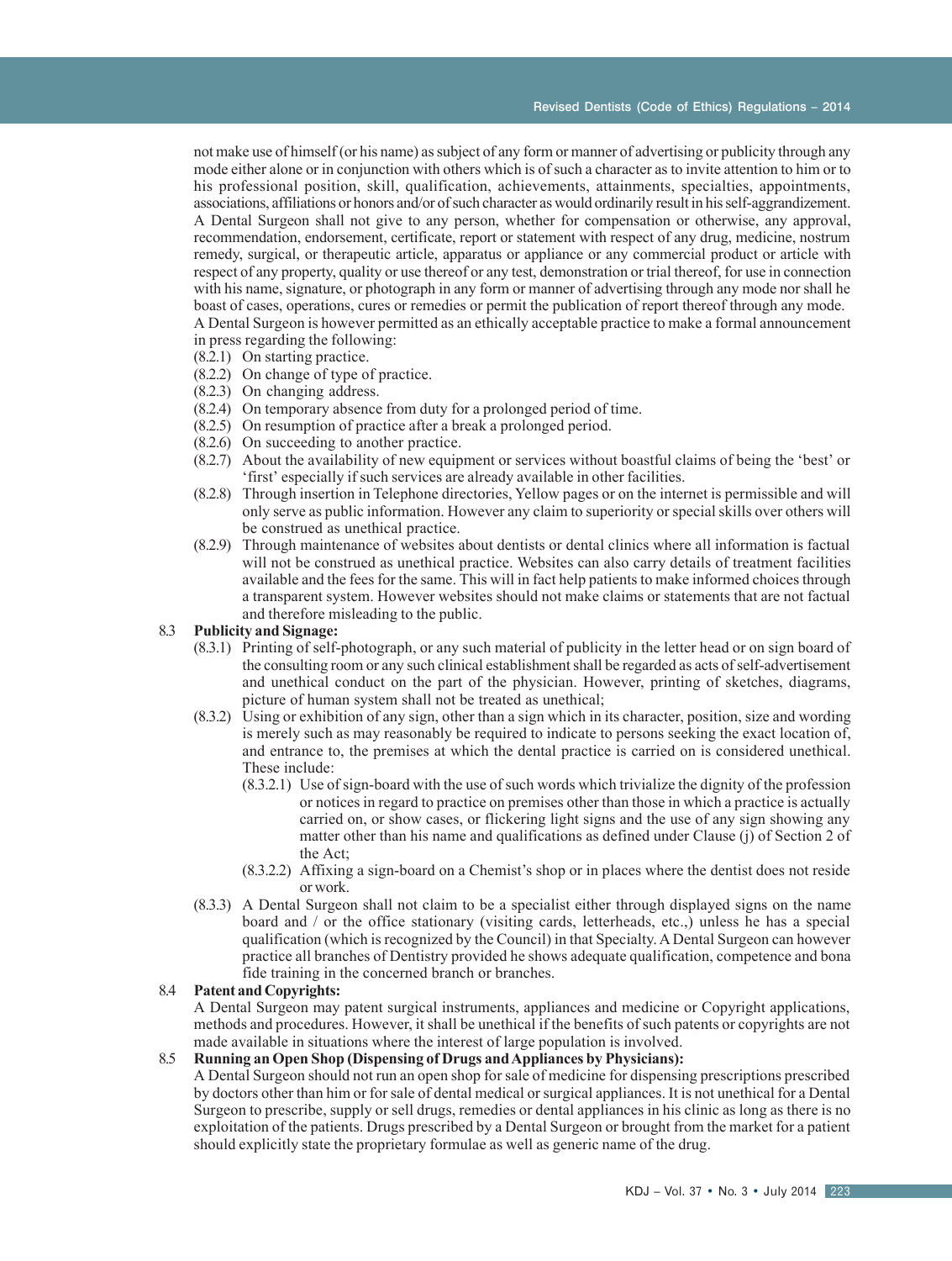#### 8.6 **Rebates and Commission:**

- (8.6.1) A Dental Surgeon shall not give, solicit, or receive nor shall he offer to give solicit or receive, any gift, gratuity, commission or bonus in consideration of or return for the referring, recommending or procuring of any patient for dental, medical, surgical or other treatment. A Dental Surgeon shall not directly or indirectly, participate in or be a party to act of division, transference, assignment, subordination, rebating, splitting or refunding of any fee for medical, surgical or other treatment.
- (8.6.2) Provisions of Section 8.6.1 (of this document, Revised Dentists Code of Ethics Regulations, 2012) shall apply with equal force to the referring, recommending or procuring by a physician or any person, specimen or material for diagnostic purposes or other study / work. Nothing in this section, however, shall prohibit payment of salaries by a qualified physician to other duly qualified person rendering medical care under his supervision.

## 8.7 **Secret Remedies:**

The prescribing or dispensing by a physician of secret remedial agents of which he does not know the composition, or the manufacture or promotion of their use is unethical and as such prohibited. All the drugs prescribed by a dental surgeon should always carry a proprietary formula and clear name.

#### 8.8 **Human Rights:**

The physician shall not aid or abet torture nor shall he be a party to either infliction of mental or physical trauma or concealment of torture inflicted by some other person or agency in clear violation of human rights.

## 8.9 **Unethical Practices:**

- The following shall also be the unethical practices for a Dentist:
- (8.9.1) A Dental Surgeon shall not employ a Dentist / Dental Surgeon in the professional practice or any other professional assistant (not being a registered dental hygienist or a registered dental mechanic) whose name is not registered in the State Dentists Register, to practice Dentistry as defined in Clause (d) of Section 2 of the Act. He may however retain the services of a medical practitioner or anaesthetist as necessary;
- (8.9.2) Signing under his name and authority any certificate which is untrue, misleading or improper, or giving false certificates or testimonials directly or indirectly to any person or persons;
- (8.9.3) Use of abbreviations after the Dental Surgeon's name except those indicating dental qualifications as earned by him during his academic career in dentistry and which conform to the definition of 'recognized dental qualification' as defined in Clause (j) of Section 2 of the Act, or any other academic qualifications from a recognized university obtained through a convocation indicating exemplary achievement. Any degree conferred on an honorary basis should be suffixed with the words "Honoris Causa". Such unacceptable abbreviations include, but not necessarily restricted to the following which are not academic qualifications:
	- (8.9.3.1) R.D.P. for Registered Dental Practitioner;
	- (8.9.3.2) M.I.D.A. for Member, Indian Dental Association;
	- (8.9.3.3) F.I.C.D. for Fellow of International College of Dentists;
	- (8.9.3.4) M.I.C.D. for Master of International College of Dentists;
	- (8.9.3.5) F.A.C.D. for Fellow or American College of Dentists;
	- (8.9.3.6) M.R.S.H. for Member of Royal Society of Hygiene;
	- (8.9.3.7) F.A.G.E. for Fellow of Academy of General Education, etc.;
- (8.9.4) Submission of false information in declaration form at the time of assessment of Dental College.
- (8.9.5) Serving as (Duplicate faculty) i.e. working simultaneously in two/more Dental Colleges.
- (8.9.6) Conviction for any crime by any court will constitute unethical act.

## 8.10 **Naming and Styling of Dental Establishments:**

A Dental Surgeon or a group of Dentists/ Dental Surgeons shall refer to their establishment as a dental clinic. It may however be referred to as a dental hospital if the practice involves surgical treatment of oral and dental diseases under local or general anaesthesia and if the patients need to be maintained as an inpatient for part of a day or for several days for post-operative care provided the hospital fulfils the statutory requirements for such hospitals or establishments in the respective States.

## 8.11 **Contravention of Statutory Provisions:**

A Dental Surgeon shall not contravene any of the acts referred to in Article 3.9 of this document, Revised Dentists Code of Ethics Regulations, 2014, and named in Annexure 3 of the same document and the rules made there under as amended from time to time, involving an abuse of privileges conferred there under upon a dentist, whether such contravention has been the subject of criminal proceedings or not.

## 8.12 **Signing of Certificates:**

A Registered Dental Surgeon is bound by law to give, or may from time to time be called upon or requested to give certain certificates, notification, reports and other documents of similar character signed by them in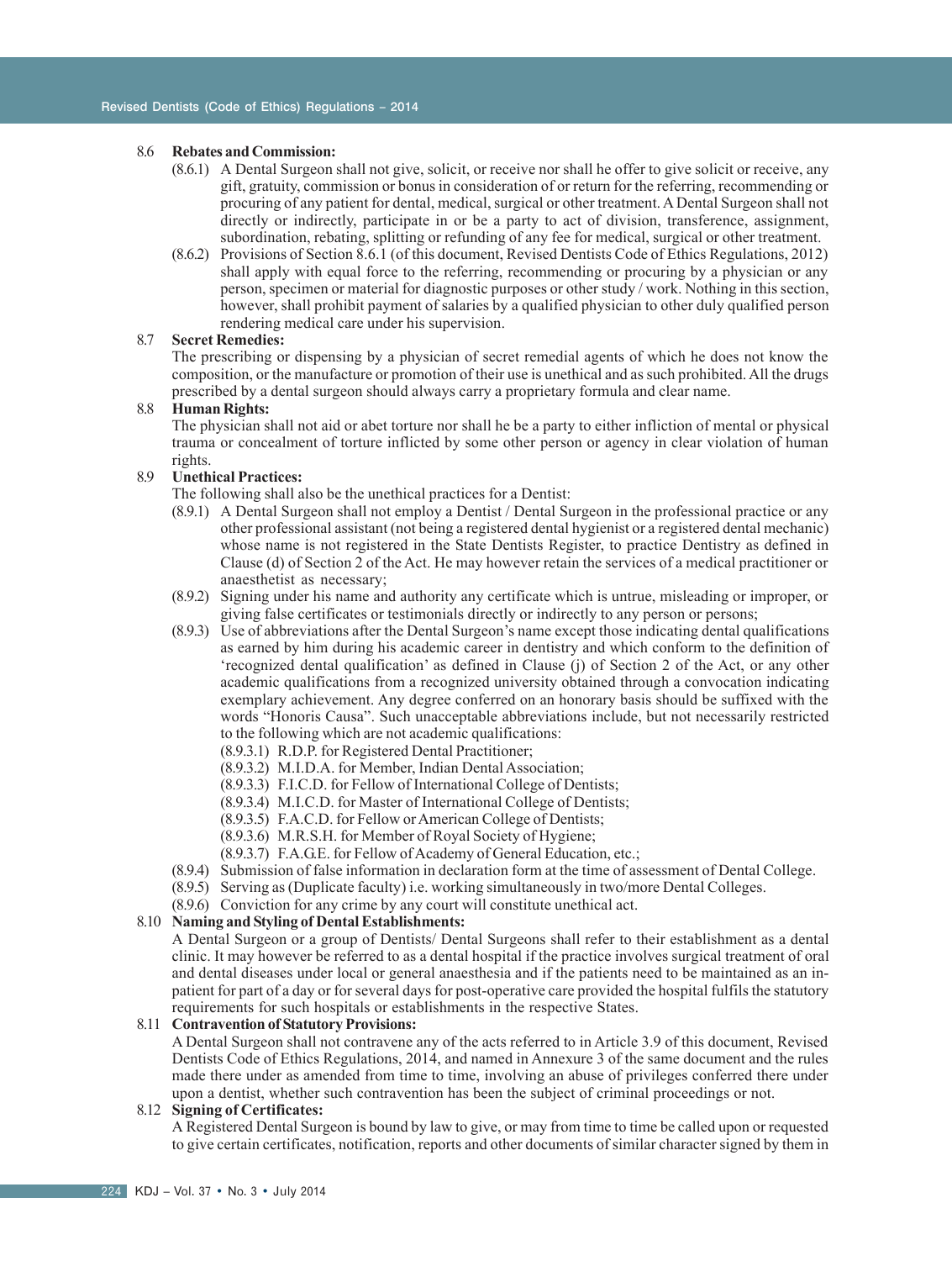their professional capacity for subsequent use in the courts, or elsewhere for administrative purposes, etc. Such documents, among others, include the ones given at Appendix 4 of this document, Revised Dentists Code of Ethics Regulations, 2014. A Dental Surgeon shall not sign under his name and authority any certificate which is untrue, misleading or improper, or give false certificates or testimonials directly or indirectly to any person or persons. He shall however deem it his duty to sign all necessary certificates relating to health of the patients.

## 8.13 **Doctor-Patient Sexual Misconduct:**

A Dental Surgeon shall not be involved in immorality involving abuse of professional relationship and involve in sexual misconduct with a patient by misusing fiduciary relationship.

### 8.14 **Abiding by all Laws of the Land:**

A Dental Surgeon shall not aid or abet in any violation of the laws of the land or be involved in any matter that is against public policy. He shall not be convicted by a court of law for offences involving moral turpitude/ criminal acts.

## 8.15 **Relationship with Pharmaceutical Companies and Medical and Dental Industry:**

## 8.15.1**Gifts, Travel, Hospitality, Monetary Grants:**

A Dental Surgeon shall not receive any gift from any pharmaceutical or allied health care industry and their sales people or representatives. A Dental Surgeon shall not accept any travel facility inside the country or outside, including rail, air, ship, cruise tickets, paid vacations etc. from any pharmaceutical or allied healthcare industry or their representatives for self and family members for vacation or for attending conferences, seminars, workshops, CDE/CME program etc., as a delegate. A Dental Surgeon shall not receive any cash or monetary grants from any pharmaceutical and allied healthcare industry for individual purpose in individual capacity under any pretext. Funding for medical research, study etc. can only be received through approved institutions and Professional Organizations by modalities laid down by law / rules / guidelines adopted by such approved institutions, in a transparent manner. It shall always be fully disclosed.

#### 8.15.2**Dental / Medical Research:**

A Dental Surgeon may carry out, participate in, and work in research projects funded by pharmaceutical and allied healthcare industries. A Dental Surgeon is obliged to know that the fulfillment of the following items [8.15.2.1 to 8.15.2.7 of this document, Revised Dentists Code of Ethics Regulations, 2012] will be an imperative for undertaking any research assignment / project funded by industry - for being proper and ethical. Thus, in accepting such a position a Dental surgeon shall:

- (8.15.2.1)Ensure that the particular research proposal(s) has the due permission from the competent concerned authorities.
- (8.15.2.2)Ensure that such a research project(s) has the clearance of national/state/ institutional ethics committees/bodies.
- (8.15.2.3) Ensure that it fulfils all the legal requirements prescribed for medical research.
- (8.15.2.4) Ensure that the source and amount of funding is publicly disclosed at the beginning itself.
- (8.15.2.5) Ensure that proper care and facilities are provided to human volunteers, if they are necessary for the research project.
- (8.15.2.6) Ensure that undue animal experimentations are not done and when these are necessary they are done in a scientific and a humane way.
- (8.15.2.7) Ensure that while accepting such an assignment a Dental Surgeon shall have the freedom to publish the results of the research in the greater interest of the society by inserting such a clause in the MOU (Memorandum of Understanding) or any other document / agreement for any such assignment.

## 8.15.3 **Maintaining Professional Autonomy:**

In dealing with pharmaceutical and allied healthcare industry, a Dental Surgeon shall always ensure that there shall never be any compromise either with his/her own professional autonomy and / or with the autonomy and freedom of the medical institution.

#### 8.15.4 **Affiliation:**

A Dental Surgeon may work for pharmaceutical and allied healthcare industries in advisory capacities, as consultants, as researchers, as treating doctors or in any other professional capacity. In doing so, a medical practitioner shall always:

- (8.15.4.1) Ensure that his professional integrity and freedom are maintained.
- (8.15.4.2) Ensure that patients' interest is not compromised in any way.
- (8.15.4.3) Ensure that such affiliations are within the law.
- (8.15.4.4) Ensure that such affiliations/employments are fully transparent and disclosed.